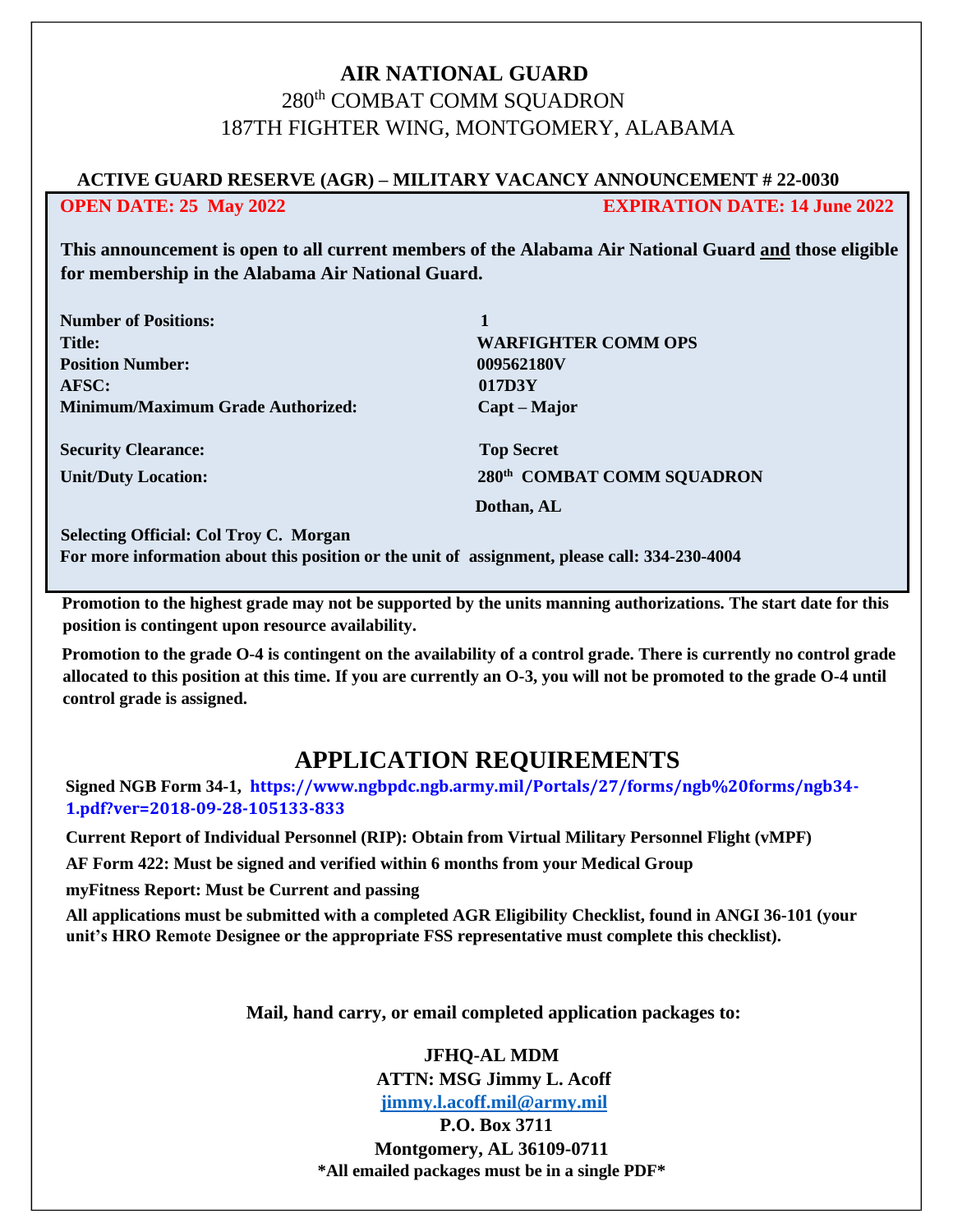#### **Applicants that do not meet the minimum requirements will not be considered DUTIES AND RESPONSIBILITES:** The information below was taken for the AFECD, 30 April 2022 [\(](https://mypers.af.mil/ci/fattach/get/9910080/1555961061/redirect/1/filename/AFECD%2030%20Apr%2019%20Finalv3.pdf)[https://mypers.af.mil/app/answers/detail/a\\_id/7759/kw/AFOCD/\)](https://mypers.af.mil/app/answers/detail/a_id/7759/kw/AFOCD/).

#### **WARFIGHTER COMMUNICATIONS OPERATIONS (Changed 31 Oct 2021)**

1. Specialty Summary. Operates, secures, configures, designs, maintains, sustains, and extends cyberspace infrastructure; provides and employs cyberspace capabilities; and leads Department of Defense information network (DODIN) operations missions to achieve Commander's objectives in or through cyberspace. 2. Duties and Responsibilities:

2.1. Plans, designs, maintains, and operates information networks and cyberspace systems necessary for operations.

2.2. Provides a broad range of cyber-related expertise key to successful warfighting operations in the air, space, and cyberspace domains, to include the electromagnetic spectrum

2.3. Facilitates architectural and technical solutions to operational requirements; vets potential solutions and advises commanders on associated risks and mitigation factors.

2.4. Directs the extension, employment, reconfiguration, adaptation and creation of portions of cyberspace to assure mission success for commanders. This includes both deliberate and crisis action scenarios.

2.5. Develops plans and policies, monitors operations, and advises commanders. Assists commanders and performs staff functions related to this specialty.

2.6. Provides specific cyber-terrain-focused expertise to defensive cyberspace operators to enhance their ability to defend that terrain.

2.7. Advocates for resources when existing resources are insufficient to prosecute assigned missions.

2.8. Develops Primary, Alternate, Contingency, and Emergency (PACE) communications plans to support mission assurance. Manages operations with degraded capabilities while working to reestablish primary ones.

3. Specialty Qualifications:

3.1. Knowledge. Mandatory knowledge includes information technology, wired and wireless telecommunications, computer networking, cloud architectures, electronics theory, information assurance, data links management, spectrum operations, vulnerability assessment techniques, operating system environments, scripting, operational and tactical planning, and supervisory control and data acquisition systems. Knowledge will include the military application of these technologies as well as industry best practices.

3.2. Education. Undergraduate or graduate education related to computer science, computer engineering, or information technology is desirable, but not required.

3.2.1. Prior service 3D, 1D7, 1B4, or 1N4XA commissioning Airmen, and equivalent career fields in other services, will be accepted into the career field regardless of undergraduate degree possessed. 3.3. Training. The following training is mandatory as indicated:

3.3.1. For award of AFSC 17D1XA/B, completion of IST Introduction to Cyber Fundamentals, Undergraduate Cyber Warfare Training (17XXX), and Warfighter Communications Officer Course (17DXA/B). 3.4. Experience.

3.4.1. For upgrade to AFSCs 17D2X/3X, unit commander determines proficiency based on performance, experience and completion of minimum training requirements.

3.4.2. For award of 17DXYindividuals must have previously held 17DXX position.

3.5. Other.

3.5.1. For award and retention of this AFS, specialty requires routine access to Tier 5 (T5) information, systems or similar classified environments and completion of a current T5 Investigation IAW DoDM 5200.02 AFMAN 16-1405, Air Force Personnel Security Program is mandatory. NOTE: Award of the entry level without a completed T5 Investigation is authorized provided an interim Top Secret security clearance has been granted according to DoDM 5200.02\_AFMAN 16 -1405.

3.5.2. Retention of these AFSCs may require favorable adjudication of counter-intelligence polygraph and/or favorable determination for access to sensitive compartmented information.

3.5.3. Members may be required to obtain and maintain a Flying Class III physical to qualify for specific positions within this AFS.

4. \*Specialty Shredouts:

Suffix Portion of AFS to Which Related

A Network Operations

B Expeditionary Communications Operations

C Capabilities Development

S Software Development

Y General